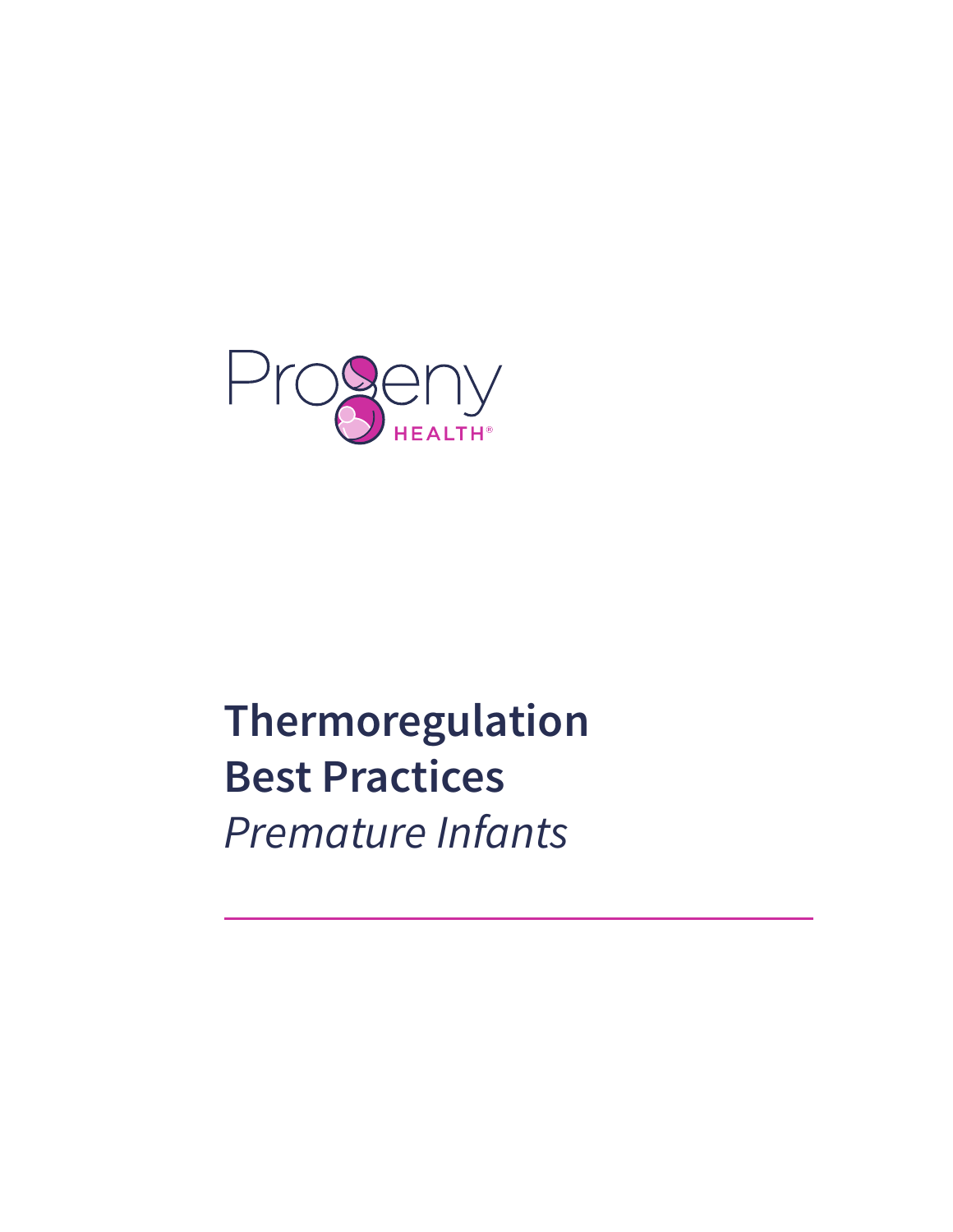

## **Overview**

Thermal regulation is important in the care of the premature infant, with the goal of maintaining the infant in a neutral thermal environment. Normal axillary temperature in an infant is 36.5-37.4 degrees Celsius (97.7-93.3°F) with appropriate clothing, no respiratory distress, and while awake with an appropriate heart rate. (Riley 2012). Well known variables that predispose the premature infant to cold stress may include low caloric intake, reduced insulation due to smaller amounts of body fat, underdeveloped stores of brown fat responsible for non-shivering thermogenesis, and a high ratio of skin surface area to weight. Infants who are growth restricted may have reduced glycogen stores. Overhead radiant warmers and double-walled convective isolettes are commonly used until the neonate is able to maintain his or her own temperature in an open crib with desired weight gain and minimal impact on metabolic activities.

### **Goals**

A systematic approach to weaning a preterm infant from an enclosed or overhead heat source into a well-controlled NICU environment should be utilized to facilitate parental engagement and discharge from the hospital.

## **Environmental Setting**

The ambient temperature in the NICU or nursery environment should remain stable and be maintained at an appropriate setting. Ambient NICU temperatures should be kept at 22°C – 26°C (72-78°F) with relative humidity between 30% to 60% (Riley 2012). Fluctuating temperatures or cool environments often result in failure to successfully transfer an infant to an open crib. This may also result in poor weight gain, reduced feeding ability and apnea. Furthermore, drafts from air vent registers and returns should be avoided to minimize convective heat loss, as should proximity to outside windows to which body heat may be radiated.

## **Criteria For Weaning From An Isolette**

- Incubator temperature is less or equal to 28 degrees C.
- Infant demonstrates ability to self-regulate temperature. This is not based on the neonate's actual weight, corrected gestational age, or attainment of full oral feedings.
- Infant has consistent weight gain (15-20 grams/day) in the incubator or is demonstrating expected weight gain based on the infant's gestation and corrected gestational age.
- Infant shows evidence of cardiovascular stability (i.e. stable vital signs).

Studies have shown variation on when infants are weaned to an open crib which has shown to be associated with an increase in time to achieve full oral feedings and an increase in length of stay. Infants under 1500 grams can be weaned from an isolette without significant effects on weight gain and energy expenditure which can help reduce overall length of stay (Berger 2014, Zecca 2010, New 2011, and Barone 2014). Delaying incubator weaning can also decrease parental interaction, bonding, and discharge planning (Schneiderman 2009).

The appropriateness of size for gestational age may influence this transition. The more mature small-forgestational-age infant may be ready for a trial in a crib at a lower weight than an appropriate-for- gestationalage extremely low birth weight infant. Most infants are candidates for weaning to a crib after they have achieved several days of weight gain (approximately 15-20 grams/ day), metabolic homeostasis, cardiopulmonary stability, minimal apnea or bradycardia, and feeding tolerance.

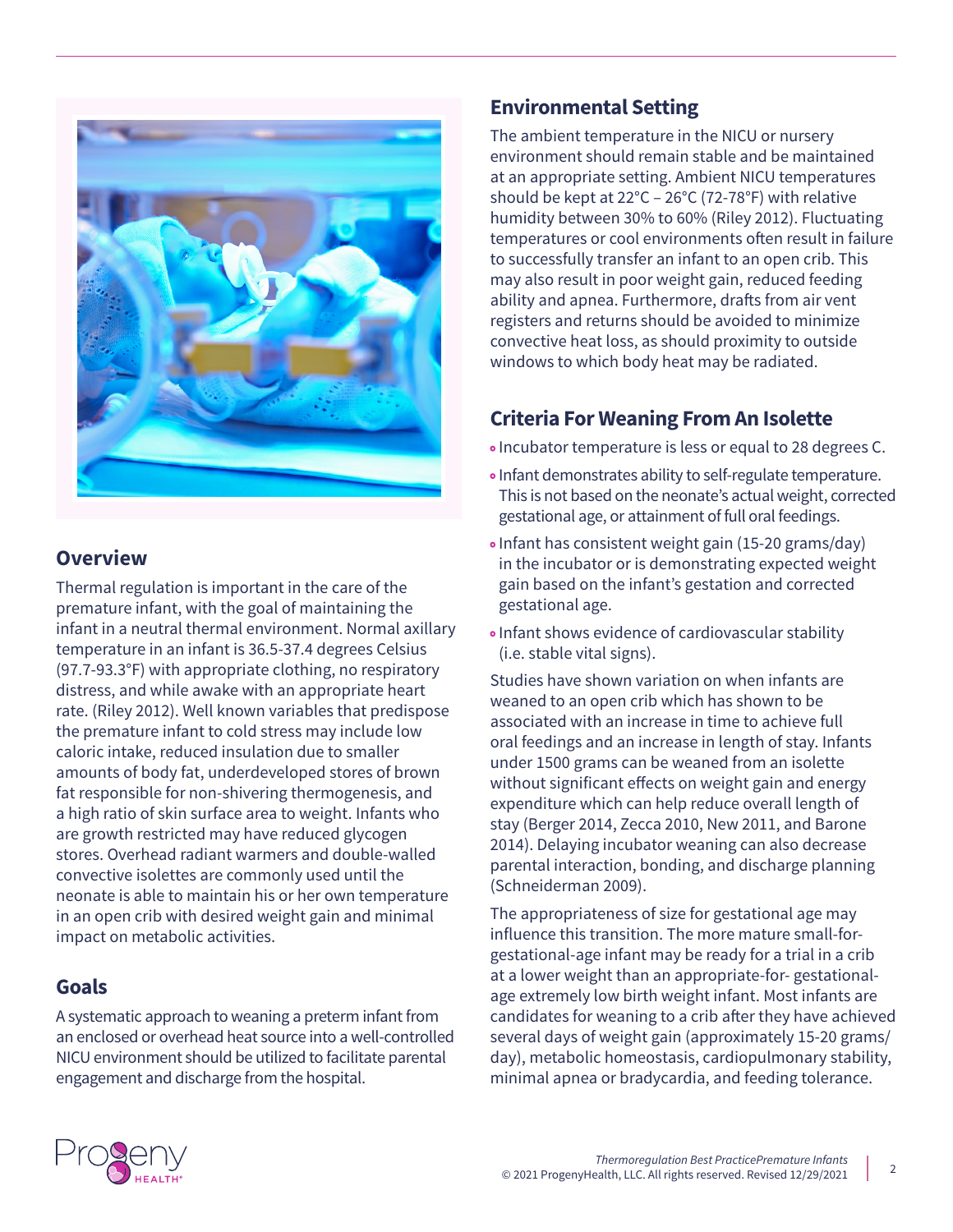

#### **Weaning Process**

Preterm infants who are initially managed under radiant warmers during the acute phase of their illnesses are commonly transferred to closed isolettes for most of their hospitalization prior to weaning to cribs. Infants in an isolette under servo control may be switched to air mode for manual weaning or weaned to a crib directly from servo control.

Transfer to a crib from air mode should occur when the infant's temperature remains stable (higher than 36.5°C (97.7°F)) in an ambient temperature of 28°C (82.4°F ) in an isolette for at least 12-24 hours. Larger infants and infants with body temperatures of > 37°C may tolerate faster weaning rates.

Servo controlled systems can result in hypothermia or hyperthermia if the skin probe becomes dislodged. However, weaning from this mode may occur by undressing the infant or by clothing him/her with a lighter outfit. A secure skin probe is required, in addition to monitoring of the infant's axillary temperature and isol

- Switch isolette to manual control and dress the baby in a shirt and blanket.
- Start weaning 0.5°C below the average isolette temperature over the previous 24 hours. If infant's temperature is ≥ 36.5°C, reduce temperature by 0.5°C at each assessment until the isolette temperature is 28°C. The temperature of the isolette may be reduced by 1-2 degrees Centigrade every 12-24 hours, in increments of 0.5°C.
- Monitor the infant's temperature every two hours for stability during weaning. Add a shirt, hat and blankets as the temperature is progressively decreased until the temperature is at the lowest setting, weight gain is steady and axillary temperature is stable. The infant can then be moved to an open crib if the temperature is stable with acceptable weight gain.
- When in a crib, the infant's outfit and coverings should vary according to the environmental temperature.
- If the infant's temperature is low or unstable in a crib, return the infant to the isolette, as needed. When the infant's temperature stabilizes, the weaning process may continue.

If the axillary temperature declines to less than 36.5°C during the weaning process prior to crib entry, the following guidelines may be followed:

- Increase isolette temperature by 0.5°C every 30 minutes until axillary temperature is greater than 36.5°C.
- Assess axillary temperature every 15 minutes until axillary temperature is greater than 36.5°C for one hour.
- Resume the weaning process.

Skin-to-skin contact with a parent or guardian may continue throughout the weaning process. Kangaroo care may facilitate the weaning process to an open crib and promotes bonding and parental interaction.

Kangaroo care may facilitate the weaning process to an open crib and promotes bonding and parental interaction